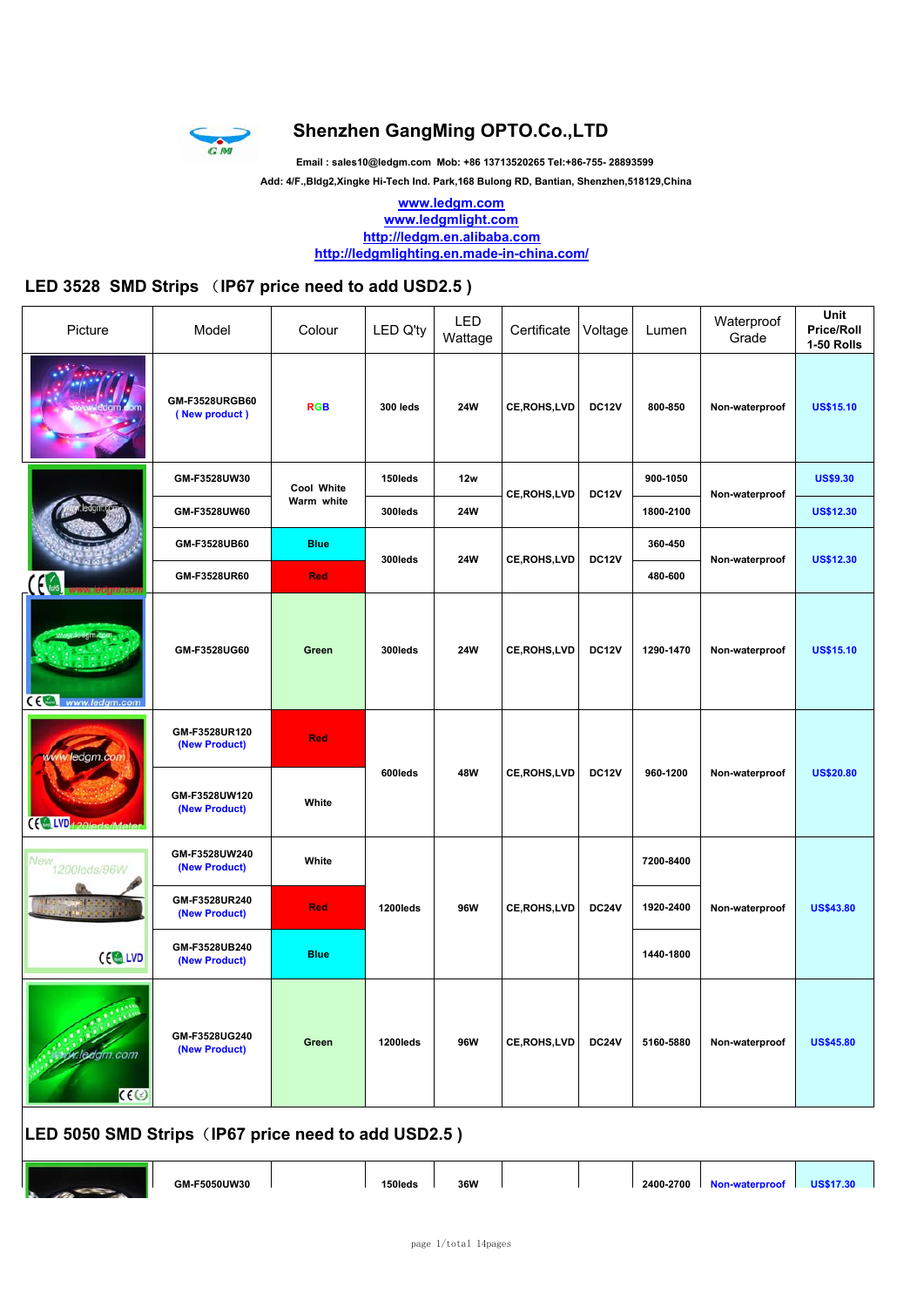|                             |                               |                                                                  |         | ---                           |                                                   |              |           |                |                  |
|-----------------------------|-------------------------------|------------------------------------------------------------------|---------|-------------------------------|---------------------------------------------------|--------------|-----------|----------------|------------------|
|                             | GM-5050UW60<br>(Silicon glue) | <b>Cool White</b><br><b>Warm White</b>                           |         |                               | CE, ROHS,<br><b>LVD</b>                           | <b>DC12V</b> |           | <b>IP67</b>    | <b>US\$33.20</b> |
|                             | GM-F5050UW60                  |                                                                  | 300leds | <b>72w</b>                    |                                                   |              | 4500-4800 | Non-waterproof | <b>US\$28.20</b> |
|                             | GM-F5050URGB30                | <b>RGB</b>                                                       | 150leds | 36w                           | CE, ROHS,                                         | <b>DC12V</b> | 1200-1350 | Non-waterproof | <b>US\$17.30</b> |
|                             | GM-F5050URGB60                |                                                                  | 300leds | 72w                           | <b>LVD</b>                                        |              | 2400-2700 | Non-waterproof | <b>US\$28.20</b> |
|                             | GM-PSB12V-RNA1RGB             |                                                                  |         |                               | Remote controller, DC12V 6A                       |              |           |                | <b>US\$3.60</b>  |
| $\epsilon$<br>www.ledgm.com | GM-LST12V-36W                 |                                                                  |         |                               | Power supply, DC12V 3A                            |              |           |                | <b>US\$4.90</b>  |
| <b>LED Strip Accessory</b>  |                               |                                                                  |         |                               |                                                   |              |           |                |                  |
| www.ledgm.com               |                               |                                                                  |         |                               | Single colour strip DC plug (Female and Male end) |              |           |                | <b>US\$0.30</b>  |
|                             |                               |                                                                  |         | Black LED strip connect cable |                                                   |              |           |                | <b>US\$0.25</b>  |
|                             |                               |                                                                  |         | White LED strip connect cable |                                                   |              |           |                | <b>US\$0.25</b>  |
|                             |                               |                                                                  |         |                               | 3528 LED strip connector IP67 DC12V               |              |           |                | <b>US\$1.00</b>  |
| 10 或量                       |                               | 3528 LED strip connector Non-waterproof DC12V<br><b>US\$1.00</b> |         |                               |                                                   |              |           |                |                  |
| 101010                      |                               | 5050RGB LED strip connector IP67 DC12V<br><b>US\$1.20</b>        |         |                               |                                                   |              |           |                |                  |
|                             |                               |                                                                  |         | DC <sub>12V</sub>             | "L" type led strip Corner without led             |              |           |                | <b>US\$0.47</b>  |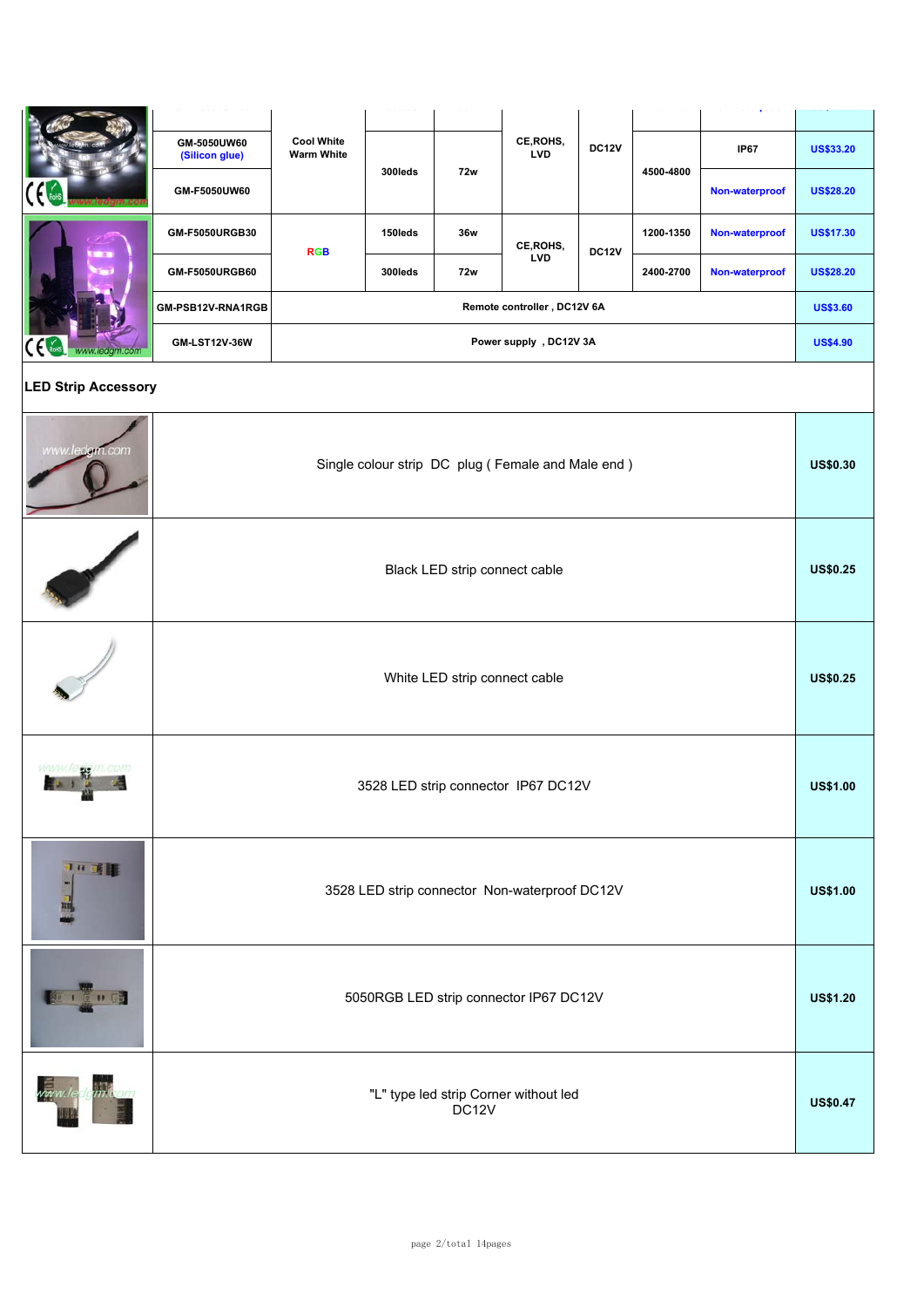| "T" type led strip T joint without led<br>DC <sub>12V</sub> | <b>US\$0.54</b> |
|-------------------------------------------------------------|-----------------|
| "+" type led strip cross without led<br>DC12V               | <b>US\$0.54</b> |
| 4 Pins strip connector (2 sides)                            | <b>US\$0.05</b> |
| 4 Pins strip connector                                      | <b>US\$0.05</b> |
| Black LED strip connect cable with 2 side                   | <b>US\$0.60</b> |
| Single colour Waterproof LED strip plug                     | <b>US\$0.70</b> |

### **LED Hard Strip**

| Picture                                                                                                                                                                                                                                               | Model                                   | Size(mm)  | <b>LED Q'ty</b> | Lumen     | Watts | Voltage      | IP          | <b>Unit Price</b><br>1-100pcs |
|-------------------------------------------------------------------------------------------------------------------------------------------------------------------------------------------------------------------------------------------------------|-----------------------------------------|-----------|-----------------|-----------|-------|--------------|-------------|-------------------------------|
| www.ledgm.com<br><b>Contract Contract Contract Contract Contract Contract Contract Contract Contract Contract Contract Contract Contract Contract Contract Contract Contract Contract Contract Contract Contract Contract Contract Contract Contr</b> | <b>GM-DT500-</b><br>SMD3528W45          | 500*12*7  | 45pcs           | 180-200LM | 3.6W  | <b>DC12V</b> | <b>IP65</b> | <b>US\$5.40</b>               |
|                                                                                                                                                                                                                                                       | <b>GM-DT500-</b><br><b>SMD5050RGB30</b> | 500*12*7  | 30pcs           | 450-480LM | 7.2W  |              |             | <b>US\$5.80</b>               |
| <b>LED BELLE CELLER</b><br><b>NET DELLE PERIS</b>                                                                                                                                                                                                     | <b>GM-DT500-</b><br>SMD5050W30          |           |                 |           |       | <b>DC12V</b> | <b>IP65</b> |                               |
|                                                                                                                                                                                                                                                       | GM-DT1000-<br><b>SMD5050RGB60</b>       | 1000*12*7 |                 | 900-960LM | 14.4W |              |             | <b>US\$11.30</b>              |
|                                                                                                                                                                                                                                                       | GM-DT1000-<br>SMD5050W60                |           | 60pcs           |           |       |              |             |                               |
| <b>LED Strip Controller</b>                                                                                                                                                                                                                           |                                         |           |                 |           |       |              |             |                               |
| <b>Picture</b>                                                                                                                                                                                                                                        | Model                                   | Size      |                 | Current   |       | Voltage      |             | <b>Unit Price</b><br>1-100pcs |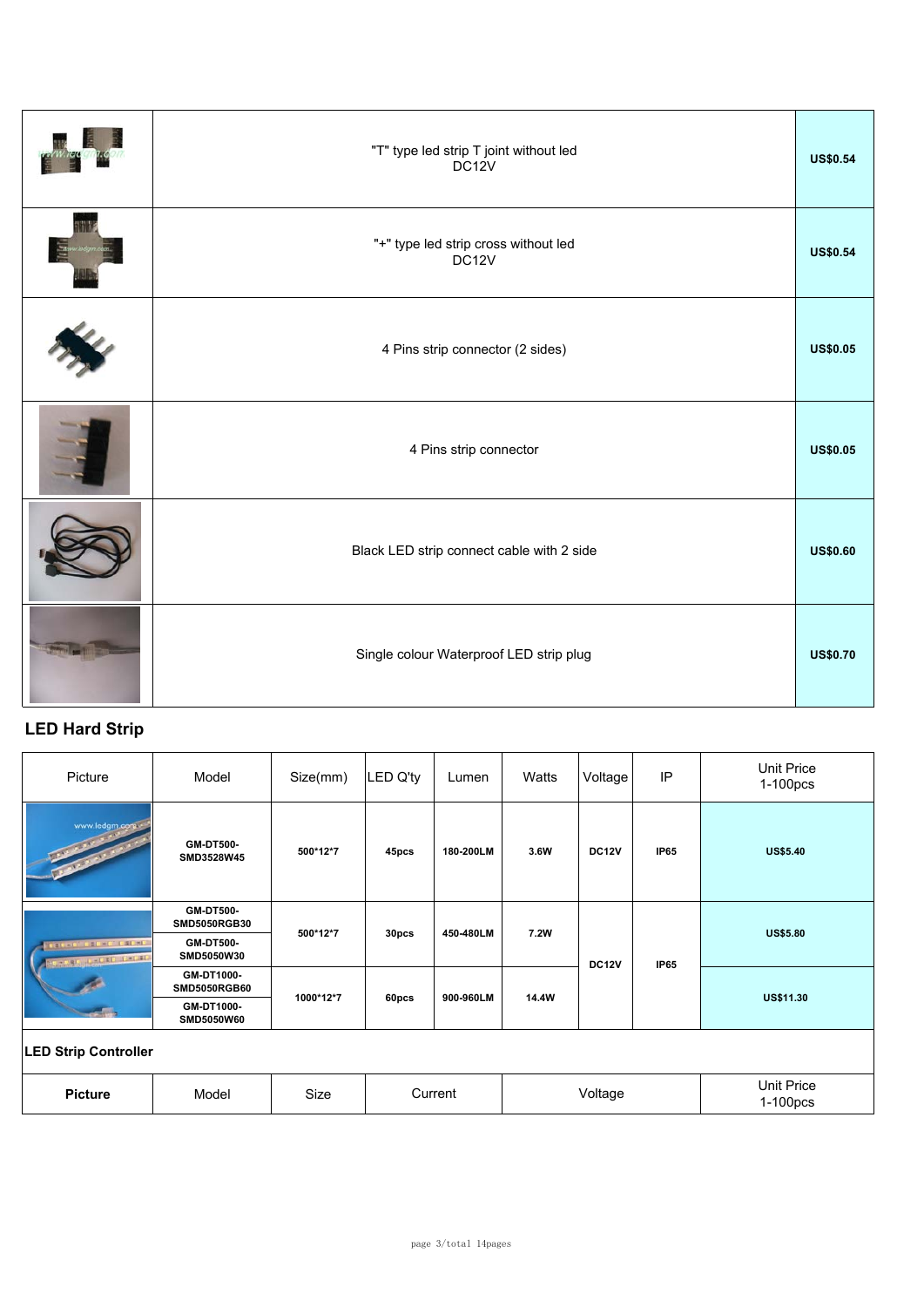| 花形 | GM-PSB12V-<br><b>RBNA1RGB</b> | LED RGB Strip booster (Amplifier) DC12V/24V                                               | <b>US\$3.80</b>  |
|----|-------------------------------|-------------------------------------------------------------------------------------------|------------------|
|    | GM-PSB12V-RNAX                | LED Single colour remote controller DC12V 6A<br>Size: L62×W35×H23mm                       | <b>US\$4.50</b>  |
|    | GM-PSB12V-RNA3RGB             | 44Key IR remote controller DC12V 6A                                                       | <b>US\$5.40</b>  |
|    | GM-PSB12V-RNA2RGB             | IR RGB Strip , RGB projector light Remote Controller DC12/24V 12A<br>Size: L15*W7.5*H5 mm | <b>US\$11.30</b> |
|    | GM-PSB12V-RNA1RGB             | 24 Key IR RGB Strip Remote Controller DC12V 6A<br>Size: L85*W52*H7mm                      | <b>US\$3.60</b>  |

## **LED Spot lamp**

| Picture                           | Model         | Size      | Luemn   | Watts | Voltage   | Certificate     | <b>Unit Price</b><br>1-100pcs |
|-----------------------------------|---------------|-----------|---------|-------|-----------|-----------------|-------------------------------|
| ce                                | GM-MR16RGB1   | Φ50*H54mm | 100-120 | 3W    | AC/DC12V  | CE, ROHS        | <b>US\$7.90</b>               |
| dam.com<br>CE                     | GM-GU10RGB1   | Φ50*H62mm | 100-120 | 3W    | AC85-265V | <b>CE, ROHS</b> | <b>US\$8.20</b>               |
| www.edgm.com<br>ce                | GM-E27RGB1    | Φ50*H65mm | 100-120 | 3W    | AC85-265V | CE, ROHS        | <b>US\$8.20</b>               |
| CC <sub>6</sub><br><b>Com.com</b> | GM-MR16W3*1WB | Φ50*H54mm | 240-260 | 3W    | AC/DC12V  | CE, ROHS        | <b>US\$3.00</b>               |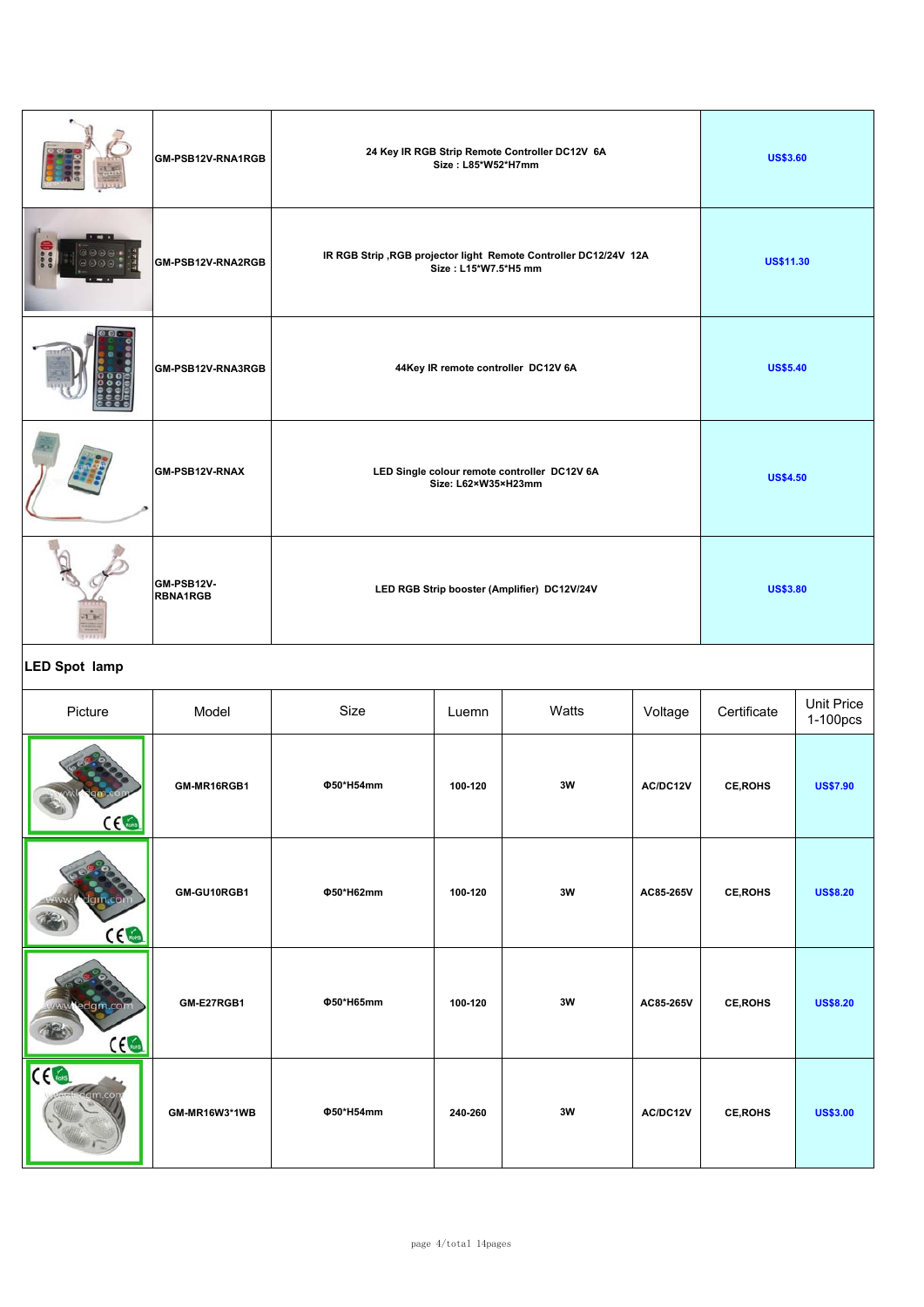| CE                             | GM-MR16W3*1WC          | Φ50*H54mm | 240-260 | 3W            | AC/DC12V  | CE, ROHS        | <b>US\$3.80</b> |
|--------------------------------|------------------------|-----------|---------|---------------|-----------|-----------------|-----------------|
| $rac{1}{2}$                    | GM-MR16W4*1W           | Φ50*H54mm | 320-360 | 4W            | AC/DC12V  | <b>CE, ROHS</b> | <b>US\$4.20</b> |
| www.ledgm<br>ce                | GM-MR16W5*1WA<br>(New) | Φ50*H66mm | 400-420 | 5W            | AC/DC12V  | CE, ROHS        | <b>US\$6.20</b> |
| $C \in \mathbb{R}$<br>edgm.cj  | GM-MR16W3*3W           | Φ50*H80mm | 450-500 | 9W            | AC/DC12V  | <b>CE, ROHS</b> | <b>US\$4.90</b> |
| CE                             | GM-MR16W3*2WA          | Φ50*H54mm | 400-500 | 6W            | AC/DC12V  | <b>CE, ROHS</b> | <b>US\$4.10</b> |
| ce<br>rdgm.com                 | GM-GU10W3*1WB          | Φ50*H61mm | 240-260 | 3W            | AC85-265V | <b>CE, ROHS</b> | <b>US\$3.20</b> |
| wiedemoom<br>$C_{\text{Robs}}$ | GM-GU10W3*1WC          | Φ50*H61mm | 240-260 | $3\mathsf{W}$ | AC85-265V | CE, ROHS        | <b>US\$4.00</b> |
| $\overline{\mathcal{C}}$       | GM-GU10W4*1W           | Φ50*H61mm | 320-360 | $4\mathsf{W}$ | AC85-265V | <b>CE, ROHS</b> | <b>US\$4.60</b> |
| wiere en com<br>C <sub>6</sub> | GM--GU10W3*2WA         | Φ50*H61mm | 400-450 | 6W            | AC85-265V | CE, ROHS        | <b>US\$4.60</b> |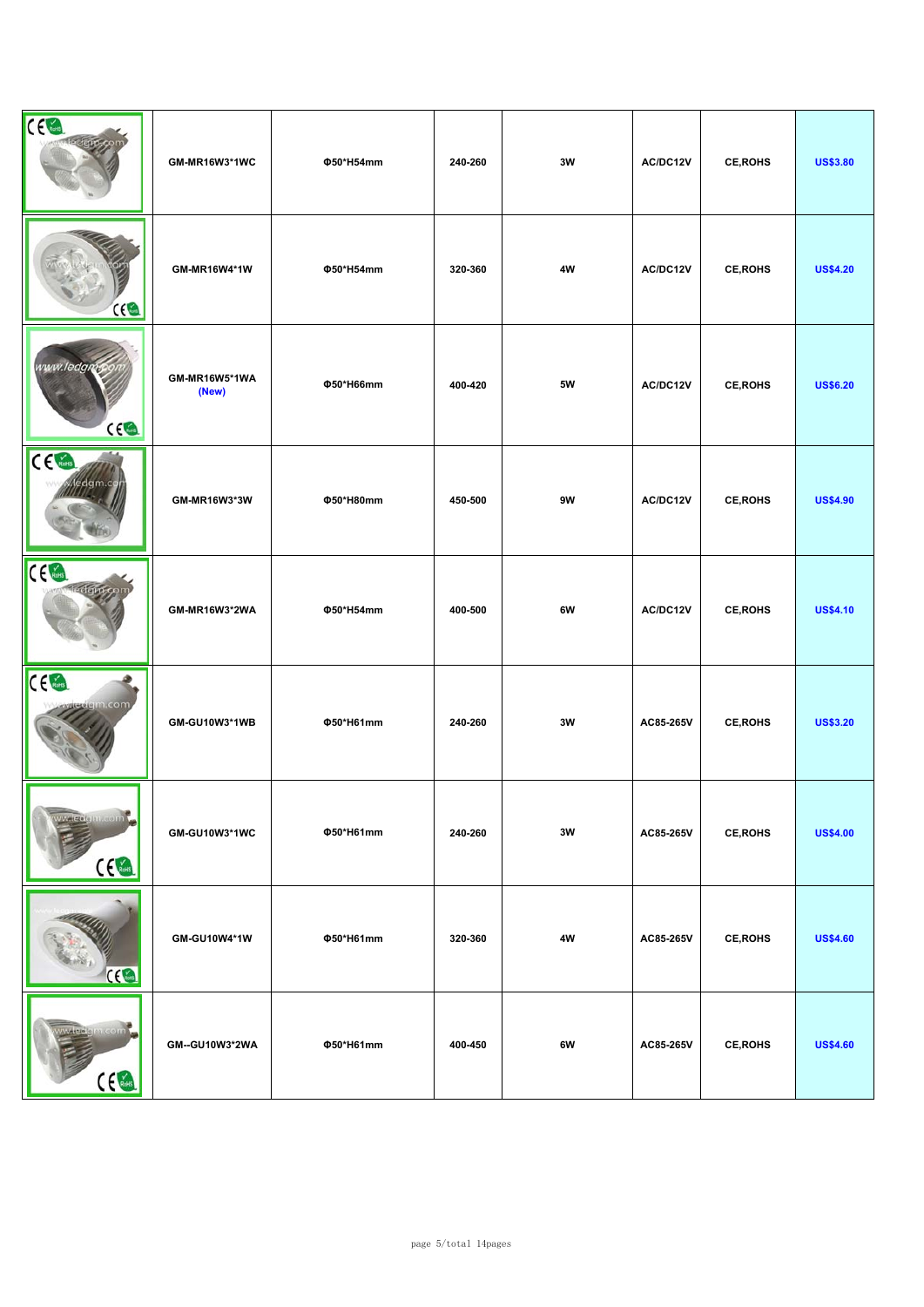| <b>CEGL</b>                                                         | GM-GU10W3*3W             | Φ50*H88mm  | 450-500 | 9W            | AC85-265V                | CE, ROHS        | <b>US\$5.90</b> |
|---------------------------------------------------------------------|--------------------------|------------|---------|---------------|--------------------------|-----------------|-----------------|
| www.ledgo<br>CC                                                     | GM-GU10W5*1WA<br>(New)   | Φ50*H75mm  | 400-420 | $5\mathsf{W}$ | AC85-265V                | CE, ROHS        | <b>US\$6.40</b> |
| ce                                                                  | GM-E27W3*1WC             | Φ50*H58mm  | 240-260 | 3W            | AC85-265V                | <b>CE, ROHS</b> | <b>US\$4.00</b> |
| CC                                                                  | GM-E27W4*1W              | Φ50*H58mm  | 320-360 | 4W            | AC85-265V                | <b>CE, ROHS</b> | <b>US\$4.60</b> |
| $C \in \mathbb{R}$                                                  | GM-E27W3*2WA             | Φ50*H58mm  | 400-450 | 6W            | AC85-265V                | <b>CE, ROHS</b> | <b>US\$4.60</b> |
| CC <sub>6</sub>                                                     | GM-E27W3*3W              | Φ50*H86mm  | 450-500 | 9W            | AC85-265V                | CE, ROHS        | <b>US\$5.90</b> |
|                                                                     | GM-BL7W-7X1W             | Φ65*H132mm | 560-630 | 7W            | AC85-<br>265V            | CE, ROHS        | <b>US\$7.30</b> |
| CE L                                                                | GM-BL8W-5630-A<br>(New ) | Φ65*H132mm | 640-700 | 8W            | AC85-265V                | CE, ROHS        | <b>US\$8.10</b> |
| LED Dimmable Lamp (New Product)                                     |                          |            |         |               |                          |                 |                 |
| $\begin{bmatrix} 0 & 0 & 0 \\ 0 & 0 & 0 \\ 0 & 0 & 0 \end{bmatrix}$ | GM-BL7W-7*1W-D<br>(New ) | Φ65*H132mm | 560-630 | 7W            | AC110-130V<br>AC220-240V | CE, ROHS        | <b>US\$8.80</b> |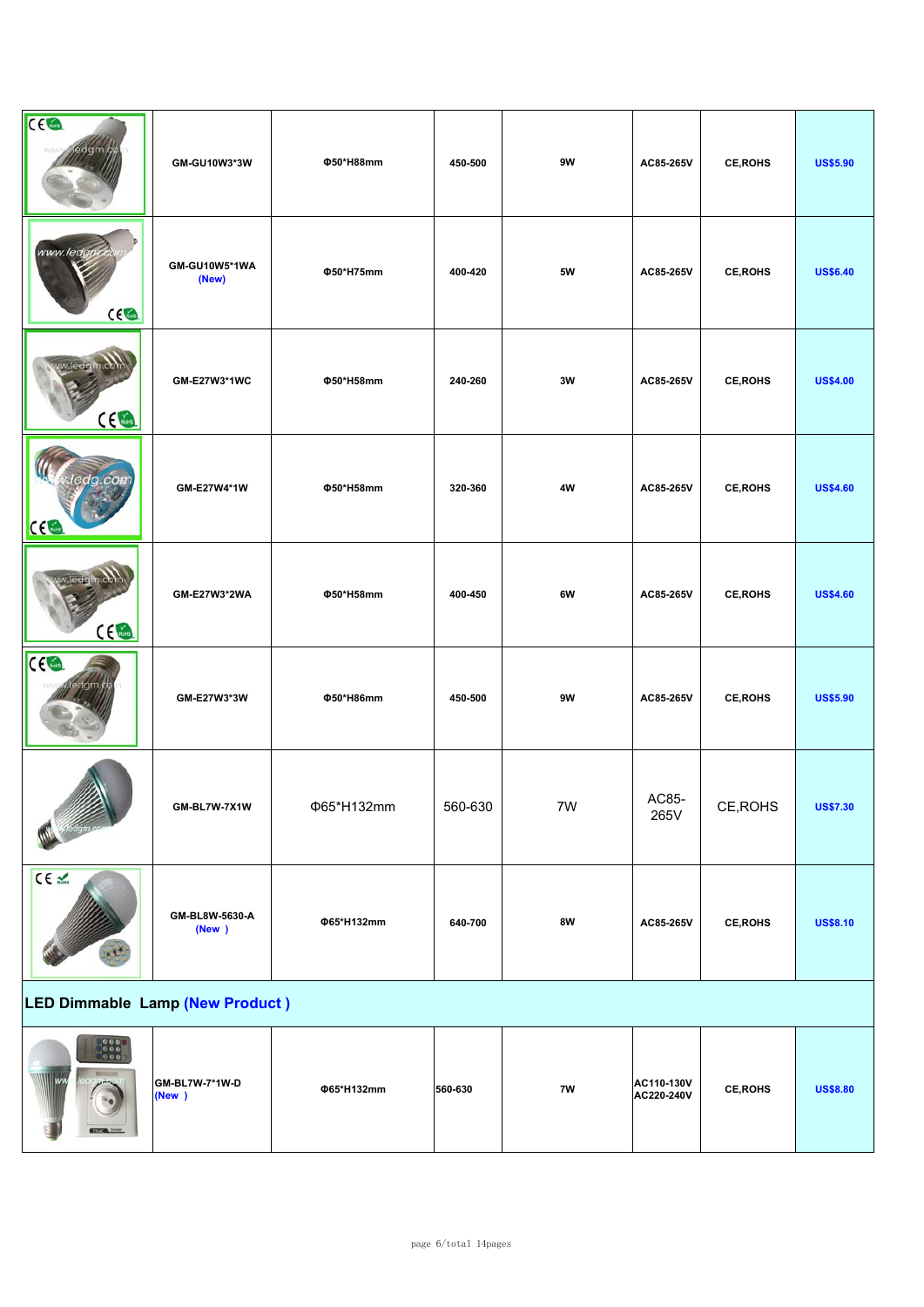|                                             | <b>Dimmer</b>                                 |                    | Dimmer for LED bulb, 400W, AC110-130 or AC220-240V |               |           |                 |                  |  |  |
|---------------------------------------------|-----------------------------------------------|--------------------|----------------------------------------------------|---------------|-----------|-----------------|------------------|--|--|
| <b>Map</b> de la Trad<br>$c \in \mathbb{R}$ | GM-GU10W3*1WC-D<br>(New)                      | Φ50*H61mm          | 240-260                                            | 3W            | AC85-265V | <b>CE, ROHS</b> | <b>US\$5.90</b>  |  |  |
| CC <sub>6</sub><br>dam                      | GM-GU10W3*2W-D<br>(New)                       | Φ50*H88mm          | 450-500                                            | 6W            | AC85-265V | <b>CE, ROHS</b> | <b>US\$8.30</b>  |  |  |
| <b>LED PAR Light</b>                        |                                               |                    |                                                    |               |           |                 |                  |  |  |
|                                             | <b>GM-AR111-7W</b>                            | <b>Φ111x H87mm</b> | 530-560                                            | 7W            | AC85-265V | <b>CE, ROHS</b> | <b>US\$12.10</b> |  |  |
|                                             | GM-AR111-7*2W                                 |                    | 850-900                                            | <b>14W</b>    |           |                 | <b>US\$12.30</b> |  |  |
|                                             | <b>GM-AR111-7WE</b><br>(New)<br>white housing | Φ111x (H)57mm      | 530-560                                            | 7W            | AC85-265V | <b>CE, ROHS</b> | <b>US\$12.10</b> |  |  |
| CE                                          | GM-AR111-7*2WE<br>(New)<br>white housing      |                    | 850-900                                            | <b>14W</b>    |           |                 | <b>US\$12.30</b> |  |  |
| lenn                                        | <b>GM-AR111-9WE</b><br>(New)<br>white housing | Φ111x (H)57mm      | 680-720                                            | 9W            | AC85-265V | <b>CE, ROHS</b> | <b>US\$16.10</b> |  |  |
| <b>CEGA</b>                                 | GM-AR111-9*2WE<br>(New)<br>white housing      |                    | 1100-1200                                          | <b>18W</b>    |           |                 | <b>US\$17.90</b> |  |  |
| <b>AR111 9W</b><br>9 <b>m.c</b> om          | GM-AR111-9W                                   | Φ111x (H)57mm      | 680-720                                            | $9\mathrm{W}$ | AC85-265V | <b>CE, ROHS</b> | <b>US\$14.80</b> |  |  |
|                                             | GM-AR111-9*2W                                 |                    | 1100-1200                                          | <b>18W</b>    |           |                 | <b>US\$16.50</b> |  |  |
|                                             | GM-PAR30-5W                                   |                    | 380-400                                            | $5\mathsf{W}$ |           |                 | <b>US\$8.80</b>  |  |  |
| C(1)                                        | GM-PAR30-5*2W                                 | Φ95*H98mm          | 600-650                                            | <b>10W</b>    | AC85-265V | CE, ROHS        | <b>US\$9.90</b>  |  |  |
| CE<br>ugm.col                               | <b>GM-PAR30-7W</b>                            |                    | 530-560                                            | $7\mathsf{W}$ |           |                 | <b>US\$9.60</b>  |  |  |
|                                             | GM-PAR30-7*2W                                 | Φ95*H98mm          | 850-900                                            | <b>14W</b>    | AC85-265V | <b>CE, ROHS</b> | <b>US\$10.80</b> |  |  |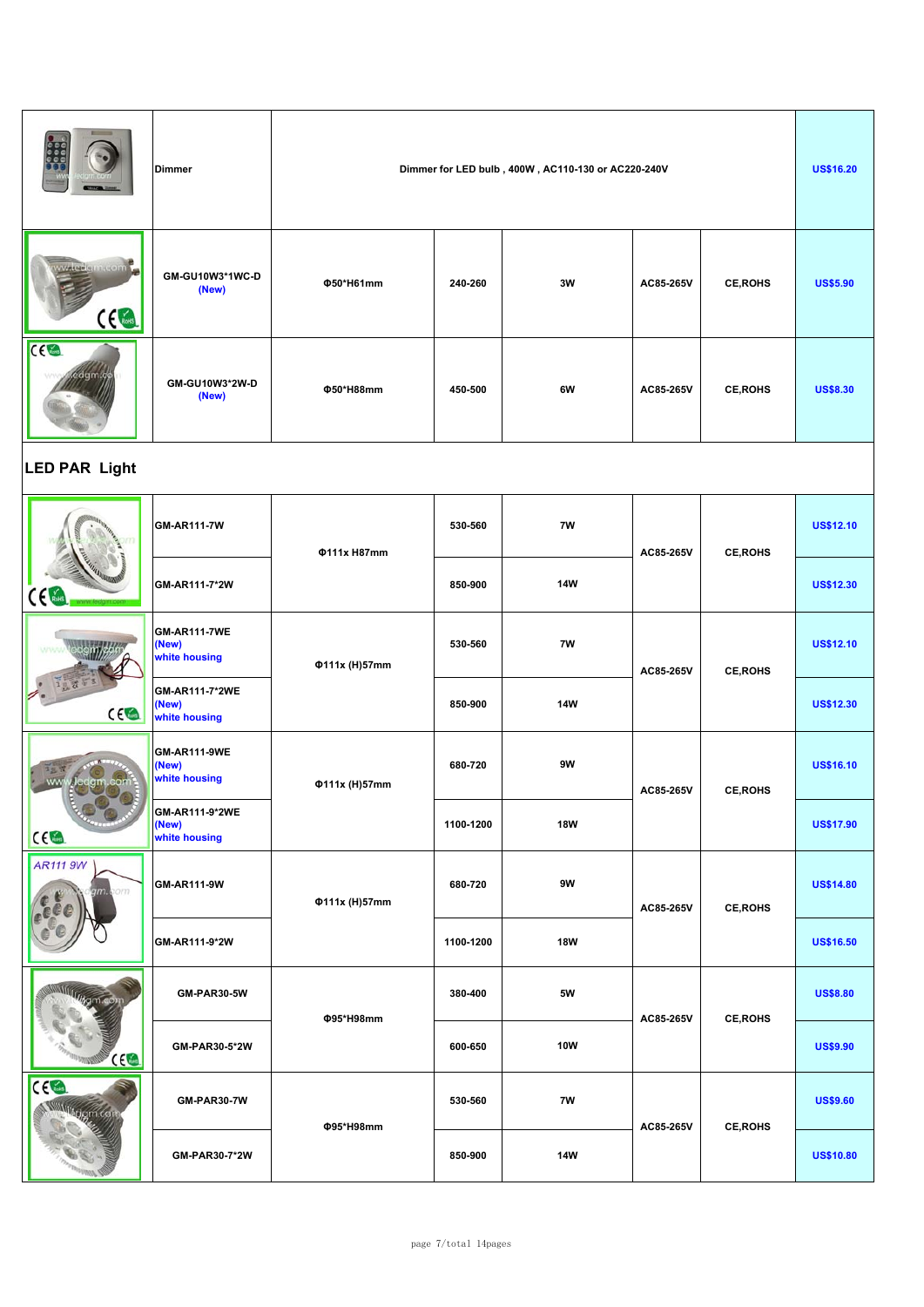| Igm.com              | GM-PAR30-7WE<br>(New)<br>white housing    |                             |                         |           | 7W           |              |                          |                            | <b>US\$9.60</b>               |
|----------------------|-------------------------------------------|-----------------------------|-------------------------|-----------|--------------|--------------|--------------------------|----------------------------|-------------------------------|
| ce                   | GM-PAR30-7*2WE<br>(New)<br>white housing  | Φ95*H98mm                   |                         | 850-900   | <b>14W</b>   |              | AC85-265V                | <b>CE, ROHS</b>            | <b>US\$10.80</b>              |
| edgm.com             | GM-PAR38-9W                               |                             | Φ120*H130mm             |           | 9W           |              |                          |                            | <b>US\$14.20</b>              |
| $\Omega$             | GM-PAR38-9*2W                             |                             |                         | 1100-1200 | <b>18W</b>   |              | AC85-265V                | <b>CE, ROHS</b>            | <b>US\$15.80</b>              |
| CE                   | <b>GM-PAR38-12W</b>                       | Φ120*H130mm                 |                         |           | <b>12W</b>   |              | AC85-265V                | <b>CE, ROHS</b>            | <b>US\$16.10</b>              |
|                      | GM-PAR38-12*2W                            |                             |                         | 1450-1500 | 24W          |              |                          |                            | <b>US\$17.80</b>              |
|                      | GM-PAR38-12WE<br>(New)<br>white housing   | Φ120*H130mm                 |                         | 900-950   | <b>12W</b>   |              | AC85-265V                | <b>CE, ROHS</b>            | <b>US\$16.60</b>              |
| C <sub>6</sub>       | GM-PAR38-12*2WE<br>(New)<br>white housing |                             |                         | 1450-1500 | 24W          |              |                          |                            | <b>US\$18.80</b>              |
| <b>LED Projector</b> |                                           |                             |                         |           |              |              |                          |                            |                               |
|                      |                                           | Size(mm)<br><b>LED Q'ty</b> |                         |           |              |              |                          |                            |                               |
| Picture              | Model                                     |                             |                         | Lumen     | <b>Watts</b> | Voltage      | Waterproof<br>Grade (IP) | Certificate                | <b>Unit Price</b><br>1-100pcs |
| (CLVDFC              | GM-TG68*58-3RGB                           | Φ68*W58*H115                | 3pcs*3W                 | 330-360   | 9W           | <b>DC24V</b> | <b>IP65</b>              | CE, ROHS, LVD,<br>FCC,IP65 | <b>US\$20.50</b>              |
| <b>36W RGB</b>       | GM-TG36W-12*RGB                           | L330*W150                   | 36pcs(12R,<br>12G, 12B) | 1600-1800 | 36W          | <b>DC24V</b> | IP65                     | CE, ROHS, LVD,<br>FCC,IP65 | <b>US\$98.80</b>              |
| CELLVDFC<br>CE LVDFC | GM-TG10W-A<br>(Auluminum)                 | L115*W90*H105               | 1pc 10w                 | 800-900   | <b>10W</b>   | AC85-        | <b>IP65</b>              | CE, ROHS, LVD,             | <b>US\$13.30</b>              |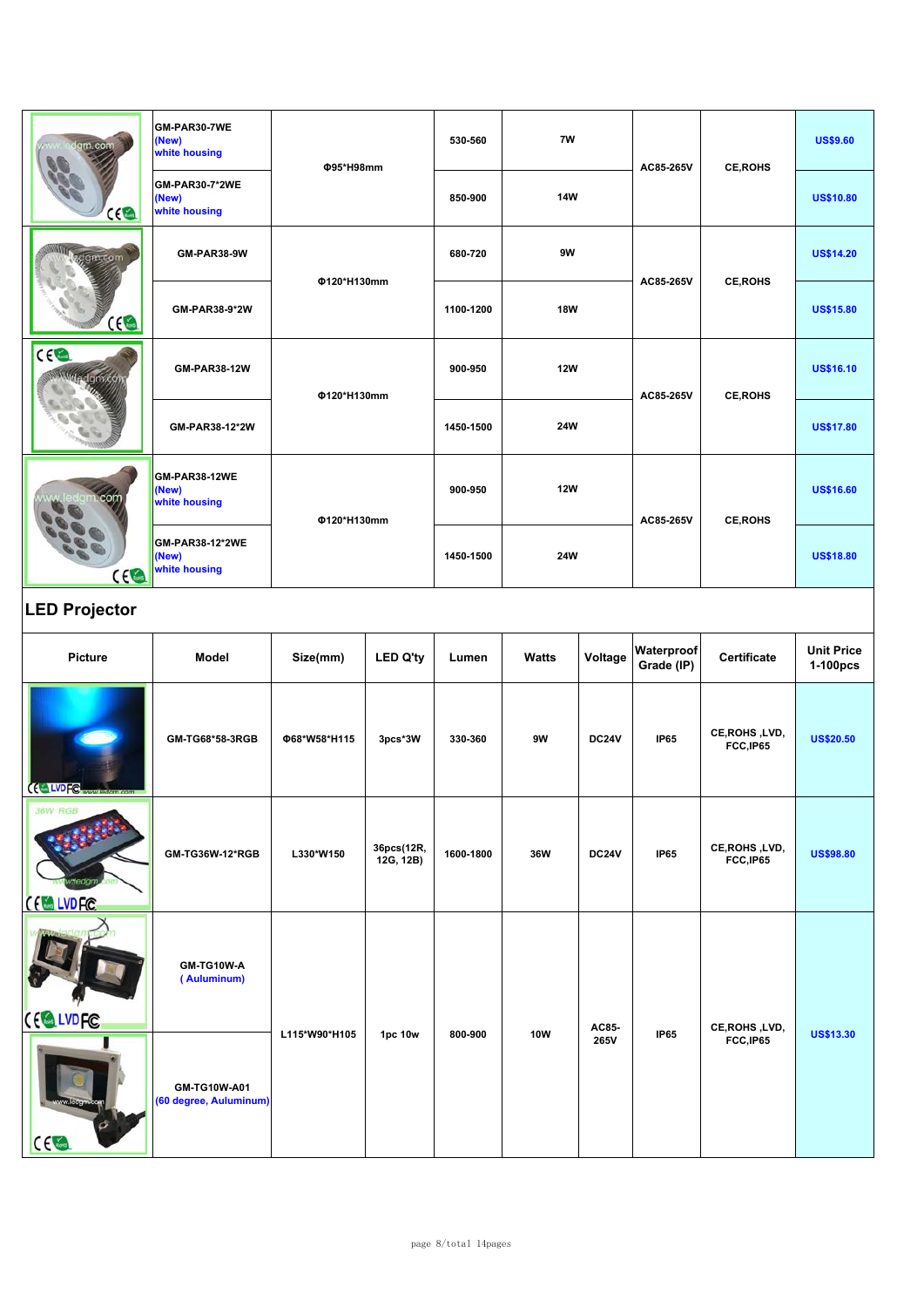|                           | GM-STG10W-A (New)<br>(With Sensor)        | L115*W90*H105        | 1pc 10w  | 800-900   | <b>10W</b> | AC85-<br>265V         | <b>IP65</b> | CE, ROHS, LVD,<br>FCC,IP65  | <b>US\$19.80</b> |
|---------------------------|-------------------------------------------|----------------------|----------|-----------|------------|-----------------------|-------------|-----------------------------|------------------|
| w.ledg.com                | GM-TG12W-A<br>(Grey and Black<br>housing) | L115*W90*H105        | 6pcs 2W  | 960-1080  | 12w        | AC85-<br>265V         | <b>IP65</b> | CE, ROHS, LVD,<br>FCC,IP65  | <b>US\$13.30</b> |
| <b>CELLVDFC</b>           | GM-TG20W-A<br>(Auluminum)                 | L160*H95*W110        | 1pc 20w  | 1600-1800 | <b>20W</b> | AC85-<br>265V         | <b>IP65</b> | CE, ROHS, LVD,<br>FCC, IP65 | <b>US\$23.30</b> |
| <b>CEMPLANDEC</b>         | GM-TG30W-A                                | L225*W190*H150       | 1pc 30w  | 2400-2700 | 30W        | AC170-<br>250V        | <b>IP65</b> | CE, ROHS, LVD,<br>FCC,IP65  | <b>US\$30.60</b> |
|                           | GM-TG30W-A02<br>(60 degree)               | L225*W190*H150       | 1pc 30w  | 2400-2700 | 30W        | AC170-                | <b>IP65</b> | CE, ROHS, LVD,              | <b>US\$30.60</b> |
| $\epsilon$ and $\epsilon$ | GM-TG30W-A03<br>(60 degree)               |                      |          |           |            | <b>250V</b>           |             | FCC, IP65                   |                  |
| m<br>CE LVDFC             | GM-TG50W-A                                | L285*W240*H180       | 1pc 50w  | 4000-4500 | 50W        | AC170-<br><b>250V</b> | <b>IP65</b> | CE, ROHS, LVD,<br>FCC,IP65  | <b>US\$42.80</b> |
| <b>IP65</b><br>CELLVDFC   | GM-TG80W-A01                              | L360*W285*H250       | 1pc 80w  | 6400-7000 | 80W        | AC170-<br><b>250V</b> | <b>IP65</b> | CE, ROHS, LVD,<br>FCC, IP65 | <b>US\$75.80</b> |
| CE                        | GM-TG100W-A01<br>(New)                    | L390*W290*H120m<br>m | 1pc 100w | 8000-9000 | 100W       | AC170-<br><b>250V</b> | <b>IP65</b> | CE, ROHS, LVD,<br>FCC,IP65  | <b>US\$88.80</b> |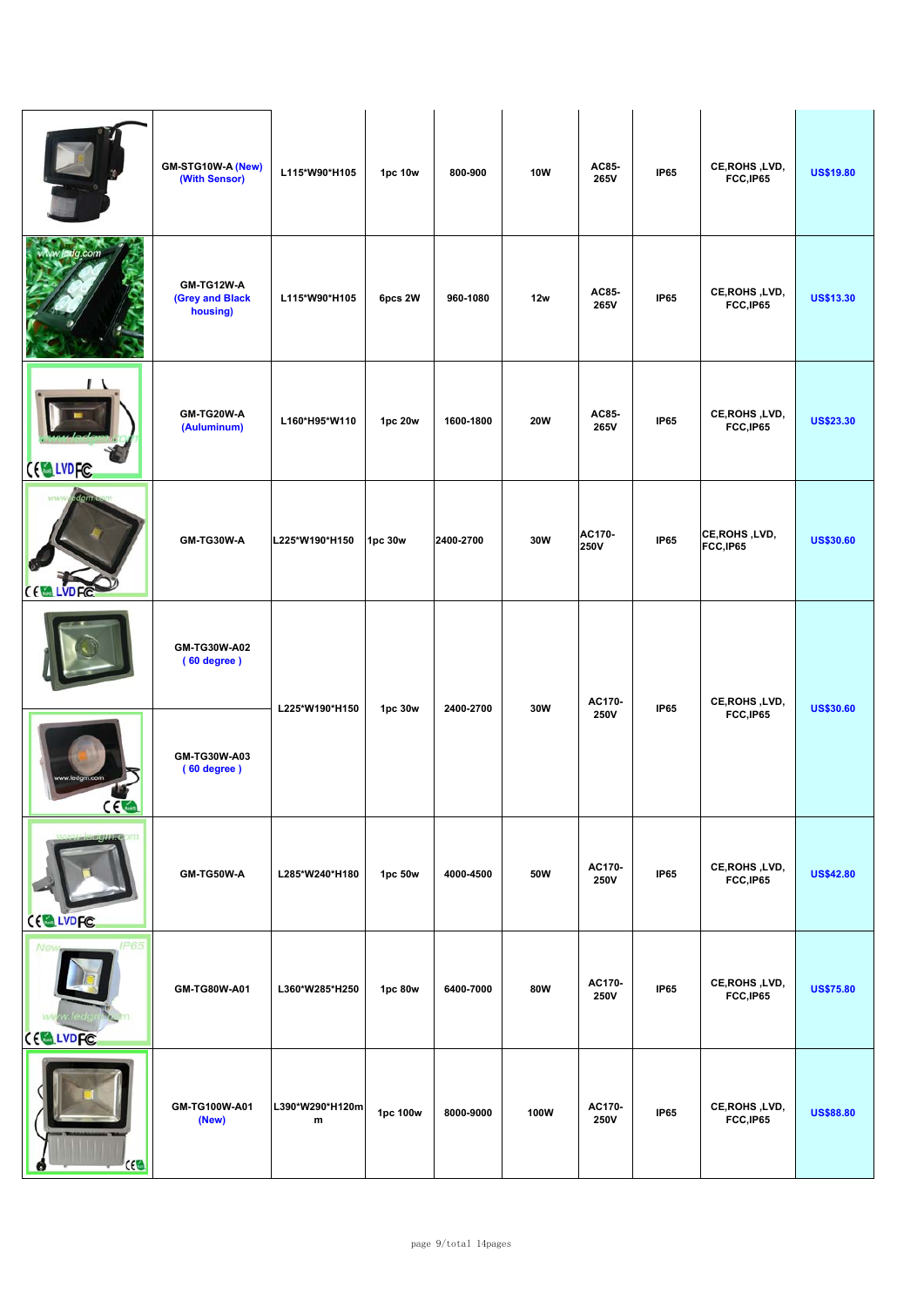|                                  | GM-TG100W-A04<br>(New) 60 degree | L390*W290*H120m<br>m         | 1pc 100w    | 8000-9000    | 100W | AC170-<br><b>250V</b> | <b>IP65</b> | CE, ROHS, LVD,<br>FCC,IP65  | <b>US\$88.80</b>  |
|----------------------------------|----------------------------------|------------------------------|-------------|--------------|------|-----------------------|-------------|-----------------------------|-------------------|
| <b>Kratsteleisen</b><br>CE LVDFC | GM-TG100W-A02<br>(New) 60 degree | L410*W290*H105m<br>m         | 1pc 100w    | 8000-9000    | 100W | AC170-<br>250V        | <b>IP65</b> | CE, ROHS, LVD, FC<br>C.IP65 | <b>US\$88.80</b>  |
|                                  | GM-TG160W-A<br>(New)             | L570*W280*H200m<br>m         | 2pc 80w     | 12800-144000 | 160W | AC170-                | <b>IP65</b> | CE, ROHS, LVD, FC           | <b>US\$156.80</b> |
|                                  | <b>GM-TG200W-A</b><br>(New)      | L570*W280*H200m<br>${\bf m}$ | 2pc 100w    | 16000-18000  | 200W | 250V                  |             | <b>C.IP65</b>               | <b>US\$188.80</b> |
|                                  | GM-TG30W-RGB<br>(New)            | L225*W190*H150               | 1 pc of 30W | 1500-1600    | 30W  | AC170-<br>250V        | <b>IP65</b> | CE, ROHS, LVD,<br>FCC,IP65  | <b>US\$46.80</b>  |
|                                  | GM-TG60W-RGB<br>(New)            | L285*W240*H180               | 1 pc of 60W | 3000-3600    | 60W  | AC170-<br>250V        | <b>IP65</b> | CE, ROHS, LVD,<br>FCC,IP65  | <b>US\$73.80</b>  |

# **LED High Bay**

| <b>Picture</b> | Model      | Size(mm)    | <b>LED Q'ty</b> | Lumen     | Watts | Voltage   | <b>Unit Price</b><br>1-100pcs |
|----------------|------------|-------------|-----------------|-----------|-------|-----------|-------------------------------|
|                | GM-HB50W-A | Φ410*H410mm | 50PCS           | 4000-4500 | 50W   | AC85-265V | <b>US\$58.20</b>              |
|                | GM-HB80W-A | Φ465*H405mm | 80PCS           | 6400-7200 | 80W   | AC85-265V | <b>US\$76.60</b>              |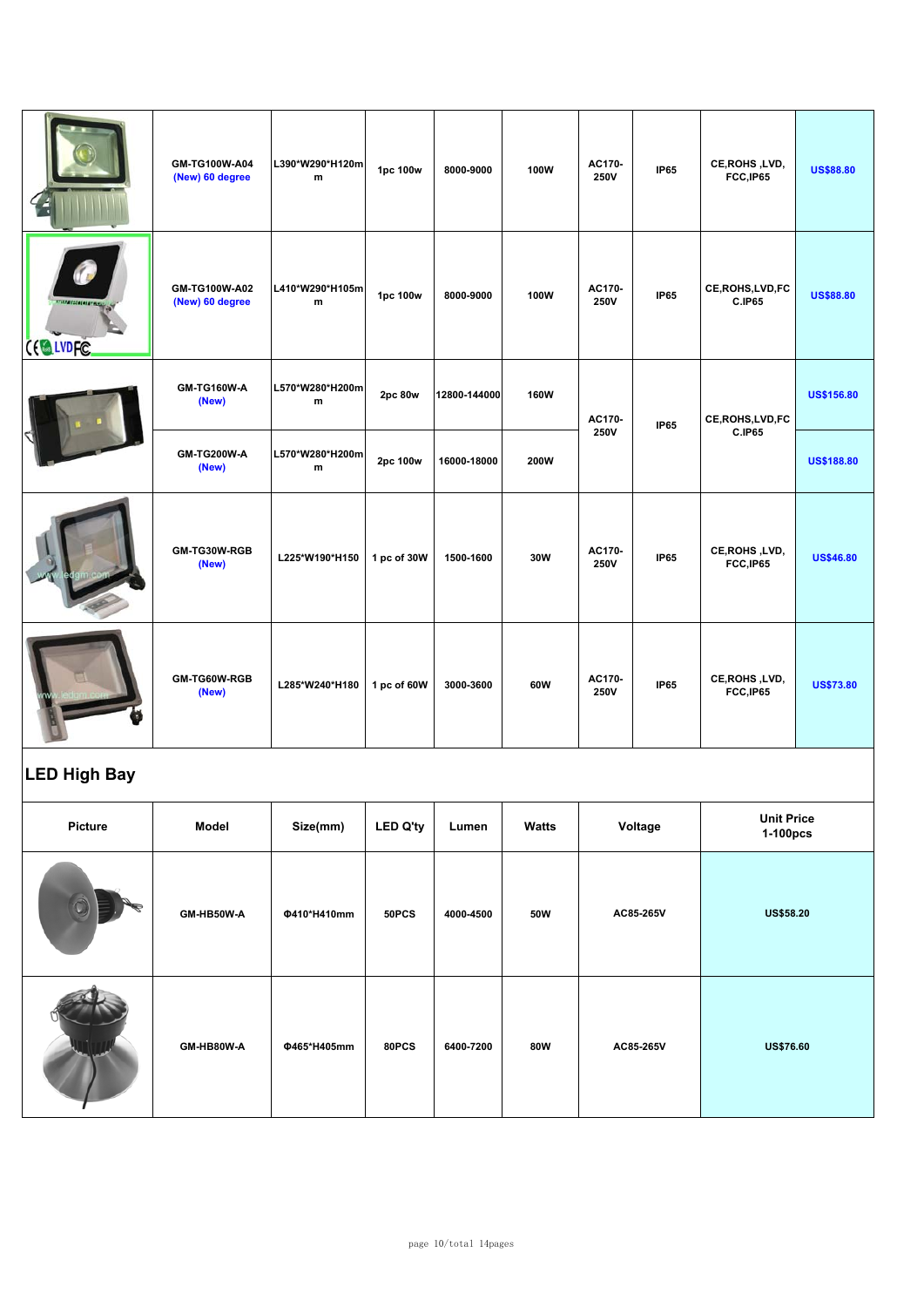|                         | GM-HB100W-A         | Φ465*H405mm | <b>100PCS</b>    | 8000-9000   | 100W         |                       | AC85-265V                | <b>US\$98.60</b>                  |
|-------------------------|---------------------|-------------|------------------|-------------|--------------|-----------------------|--------------------------|-----------------------------------|
| <b>LED Ceiling Lamp</b> |                     |             |                  |             |              |                       |                          |                                   |
| Picture                 | Model               | Size(mm)    | <b>LED Q'ty</b>  | Lumen       | <b>Watts</b> | Voltage               | Waterproof<br>Grade (IP) | <b>Unit price</b><br>$(1-100pcs)$ |
|                         | GM-CL3W--3*1WZ      | Φ92*H50mm   | 3pcs             | 240-260     | 3W           | AC100-<br>240V        | Non-<br>waterproof       | <b>US\$6.30</b>                   |
|                         | GM-CL3W-3*1W        | Φ92*H50mm   | 3 <sub>pcs</sub> | 240-260     | 3W           | AC100-<br><b>240V</b> | Non-<br>waterproof       | <b>US\$6.10</b>                   |
| am.com                  | <b>GM-CL5W-5*1W</b> | Φ105*H72mm  | 5pcs             | 400-420     | <b>5W</b>    | AC100-<br>240V        | Non-<br>waterproof       | <b>US\$9.00</b>                   |
|                         | <b>GM-CL7W-7*1W</b> | Φ105*H75mm  | 7pcs             | 560-630     | 7W           | AC100-<br>240V        | Non-<br>waterproof       | <b>US\$9.90</b>                   |
|                         | GM-CL9W-3*3W        | Φ90*H75mm   | 3pcs             | 420-450     | 9W           | AC100-<br>240V        | Non-<br>waterproof       | <b>US\$9.10</b>                   |
|                         | GM-CL12W-12*1W      | Φ135*H70mm  | 12pcs            | 960-1080LM  | <b>12W</b>   | AC100-<br><b>240V</b> | Non-<br>waterproof       | <b>US\$16.20</b>                  |
|                         | GM-CL15W-15*1W      | Φ150*H82mm  | 15pcs            | 1200-1350LM | <b>15W</b>   | AC100-<br>240V        | Non-<br>waterproof       | <b>US\$20.30</b>                  |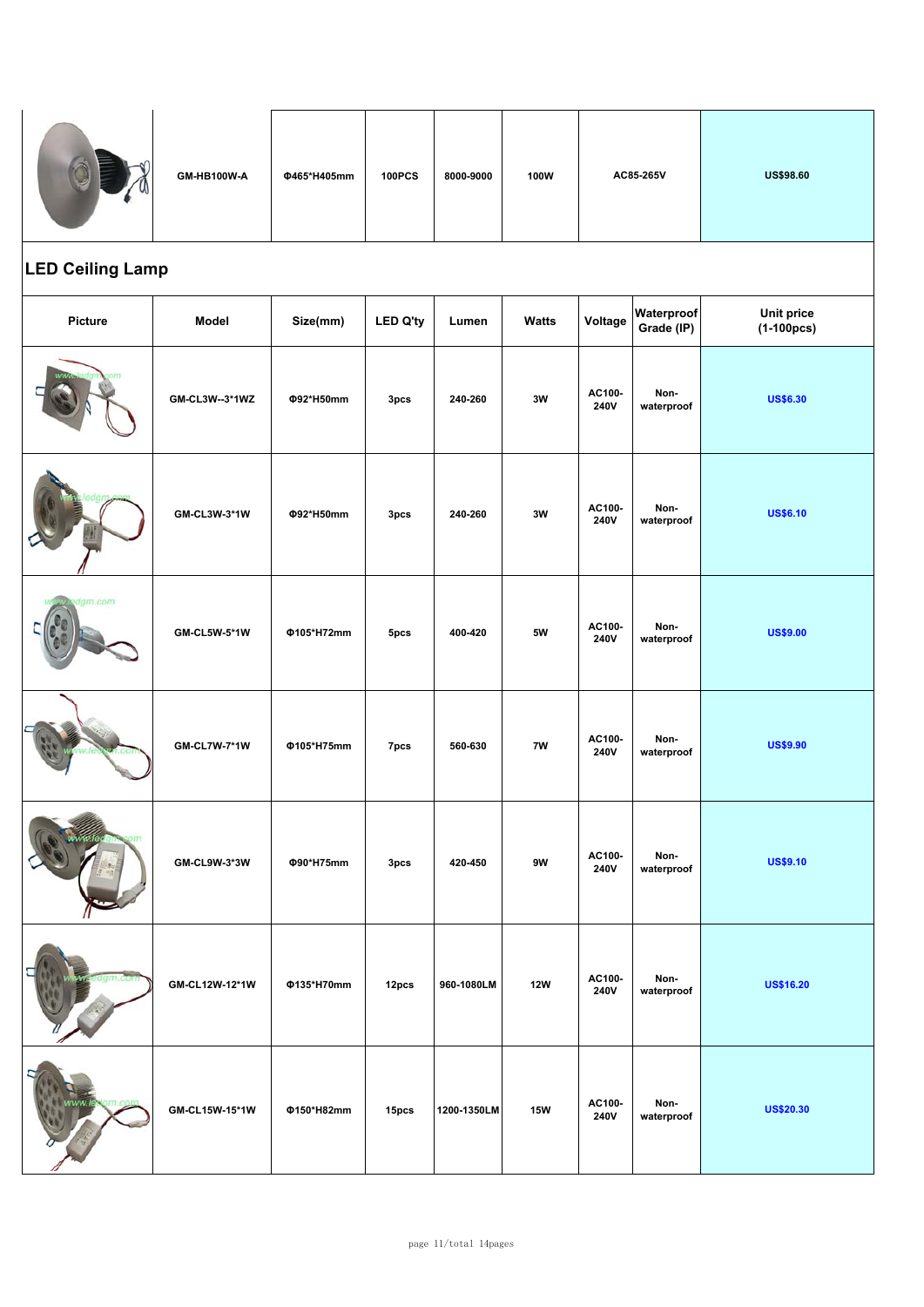| GM-PL12W-12X1W<br>(New) | Φ150*H82mm | 12pcs | 960-1080LM | <b>12W</b> | AC100-<br><b>240V</b> | <b>IP44</b> | <b>US\$21.80</b> |
|-------------------------|------------|-------|------------|------------|-----------------------|-------------|------------------|
|-------------------------|------------|-------|------------|------------|-----------------------|-------------|------------------|

### **LED Track lights**

| Picture         | Model                                  | Size(mm)    | Degree             | Lumen   | Watts      | Voltage               | Material | Unit Price<br>1-100pcs |
|-----------------|----------------------------------------|-------------|--------------------|---------|------------|-----------------------|----------|------------------------|
| IC <sub>4</sub> | GM-TL10W-A<br><b>New</b><br>(3 strand) | 114x86x68mm | 120                | 800-900 | <b>10W</b> | AC85-<br>265V         | Aluminum | <b>US\$14.80</b>       |
| w.ledgm.co      | GM-TL5W-5X1W-<br><b>W01</b><br>(New)   | Ø 79*74mm   | 15,25,30,45,<br>60 | 400-450 | 5w         | AC100-<br><b>240V</b> | Aluminum | <b>US\$13.60</b>       |
|                 | GM-TL5W-5X1W-<br><b>W02</b><br>(New)   | Ø 70*79mm   | 15,25,30,45,<br>60 | 400-450 | 5w         | AC100-<br><b>240V</b> | Aluminum | <b>US\$12.90</b>       |
| ledgm.com       | GM-TL7W-7X1W-W01<br>(New)              | Ø 79*74mm   | 15,25,30,45,<br>60 | 560-630 | 7W         | AC100-<br><b>240V</b> | Aluminum | <b>US\$14.50</b>       |
|                 | GM-TL7W-7X1W-W02<br>(New)              | Ø 79*74mm   | 15,25,30,45,<br>60 | 560-630 | 7W         | AC100-<br><b>240V</b> | Aluminum | <b>US\$14.50</b>       |
| w.ledgm.cox     | GM-TL7W-7X1W-W03<br>(New)              | Ø 70*79mm   | 15,25,30,45,<br>60 | 560-630 | 7W         | AC100-<br>240V        | Aluminum | <b>US\$14.10</b>       |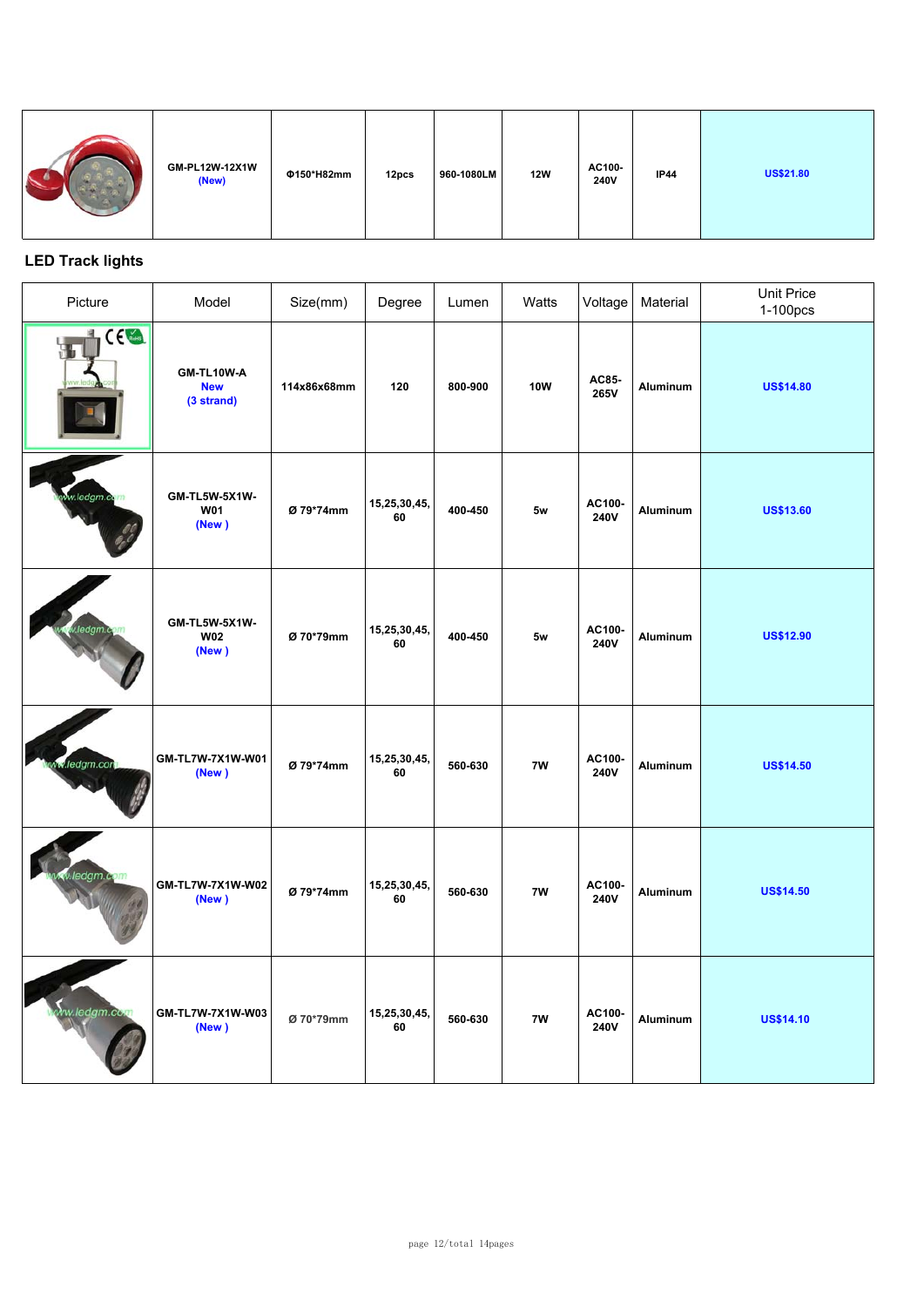| ledgm.com<br>ww                          | GM-TL12W-12X1W-<br><b>W01</b><br>(New) | Ø 100*76mm     | 15,25,30,45,<br>60 | 960-1080                    | <b>12W</b>                   | AC100-<br>240V   | Aluminum        | <b>US\$19.60</b>                  |
|------------------------------------------|----------------------------------------|----------------|--------------------|-----------------------------|------------------------------|------------------|-----------------|-----------------------------------|
| www.ledgm.com                            | GM-TL15W-15X1W-<br><b>W01</b><br>(New) | Ø 119*127mm    | 15,25,30,45,<br>60 | 1200-1350                   | <b>15W</b>                   | AC100-<br>240V   | <b>Aluminum</b> | <b>US\$25.80</b>                  |
| <b>LED Power Supply (Driver)</b>         |                                        |                |                    |                             |                              |                  |                 |                                   |
| <b>Picture</b>                           | Model                                  | Size           | Current            |                             | Voltage                      | IP               | Certificate     | <b>Unit Price</b><br>$(1-100pcs)$ |
|                                          | GM-PSF12V-30W                          | 202*35*24mm    | 2.5A               |                             | Vin:AC170-250V               | <b>IP67</b>      | <b>CE, ROHS</b> | <b>US\$6.30</b>                   |
| www.ledgm.com                            | GM-PSF24V-30W                          |                | 1.25A              |                             | Vout:DC12V/24V               |                  |                 |                                   |
|                                          | <b>GM-PSF12V-60W</b>                   | 187*69*43mm    | 5.0A               |                             | Vin:AC170-250V               | <b>IP67</b>      | <b>CE, ROHS</b> | US\$12.00                         |
|                                          | <b>GM-PSF24V-60W</b>                   |                | 2.5A               |                             | Vout:DC12V/24V               |                  |                 |                                   |
| <u>zww.ledgm.con</u>                     | GM-PSF12V-100W                         | 230*69*43mm    | 8.3A               | Vin:AC170-250V              |                              | <b>IP67</b>      | <b>CE, ROHS</b> | <b>US\$22.80</b>                  |
|                                          | GM-PSF24V-100W                         |                | 4.15A              |                             | Vout:DC12V/24V               |                  |                 |                                   |
| Sturmer (State of the State of the State | GM-PSF12V-150W                         |                | 12.5A              | Vin:AC170-250V              |                              | <b>IP67</b>      |                 |                                   |
| www.ledgm.com                            | GM-PSF24V-150W                         | 235*127*60mm   | 6.25A              | <b>Vout:DC12V/24V</b>       | <b>CE, ROHS</b>              | <b>US\$26.60</b> |                 |                                   |
| <b>Thermometer CELL</b>                  | GM-PSF12V-350W                         | 252*124*57mm   | 29.2A              |                             | Vin:AC170-250V<br>Vout:DC12V | <b>IP54</b>      | <b>CE, ROHS</b> | <b>US\$32.00</b>                  |
|                                          | GM-LST12V-36W                          | 115X47.2X32mm  | 3A                 | Vin:AC85-265V<br>Vout:DC12V |                              |                  | <b>CE, ROHS</b> | <b>US\$4.90</b>                   |
|                                          | <b>GM-LST12V-72W</b>                   | 115X47.2X32mm  | 6A                 |                             | Vin:AC110-240V<br>Vout:DC12V | <b>IP54</b>      | <b>CE, ROHS</b> | <b>US\$6.70</b>                   |
| <b>LED Tube</b>                          |                                        |                |                    |                             |                              |                  |                 |                                   |
| <b>Picture</b>                           | Model                                  | Size           |                    | LED Q'ty                    | Watt                         |                  | Voltage         | <b>Unit Price</b><br>$(1-100pcs)$ |
|                                          | <b>GM-FL600-</b><br>SMD2835W48         | φ30mm*600±2mm  |                    | 48leds                      | 9W                           | AC100-240V       |                 | <b>US\$9.50</b>                   |
|                                          | <b>GM-FL1200-</b><br>SMD2835W96        | φ30mm*1200±2mm |                    | 96leds                      | <b>18W</b>                   |                  | AC90-130V       | <b>US\$15.20</b>                  |
|                                          |                                        |                |                    |                             |                              |                  |                 |                                   |